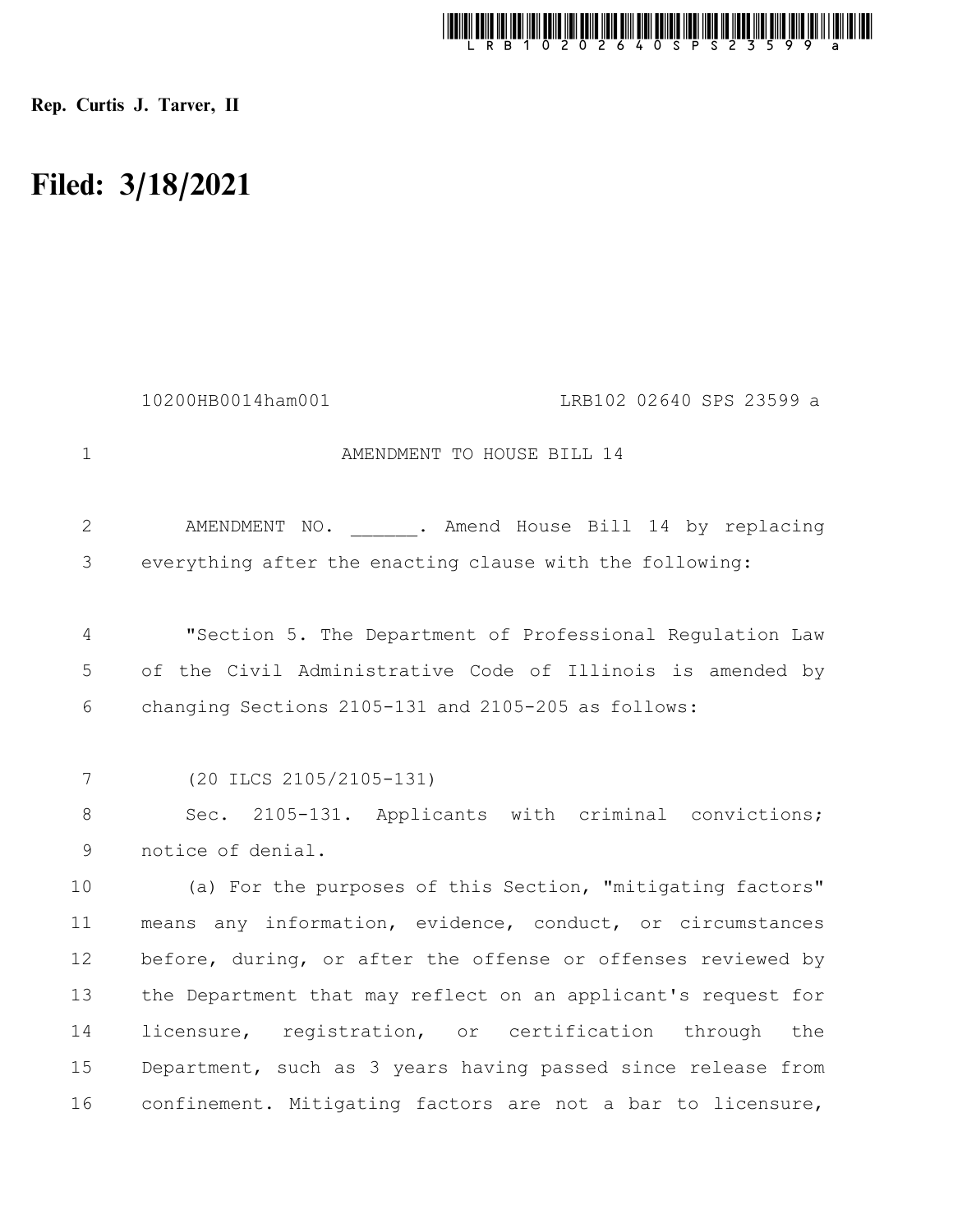10200HB0014ham001 -2- LRB102 02640 SPS 23599 a

instead they provide guidance for the Department when considering licensure, registration, or certification for an applicant with criminal history. 1 2 3

Except as provided in Section 2105-165 of this Act regarding licensing restrictions based on enumerated offenses for health care workers as defined in the Health Care Worker Self-Referral Act and except as provided in any licensing Act administered by the Department in which convictions of certain enumerated offenses are a bar to licensure, the Department, upon a finding that an applicant for a license, certificate, or registration was previously convicted of a felony or misdemeanor that may be grounds for refusing to issue a license or certificate or to grant a registration, shall consider any mitigating factors and evidence of rehabilitation contained in the applicant's record, including the circumstances surrounding the offense or offenses and any of the following, to determine whether a prior conviction will impair the ability of the applicant to engage in the practice for which a license, certificate, or registration is sought: 4 5 6 7 8 9 10 11 12 13 14 15 16 17 18 19

(1) the lack of direct relation of the offense for which the applicant was previously convicted to the duties, functions, and responsibilities of the position for which a license is sought; 20 21 22 23

(2) any mitigating factors from the point of arrest or indictment when determined to be appropriate, unless otherwise specified and including, but not limited to, 24 25 26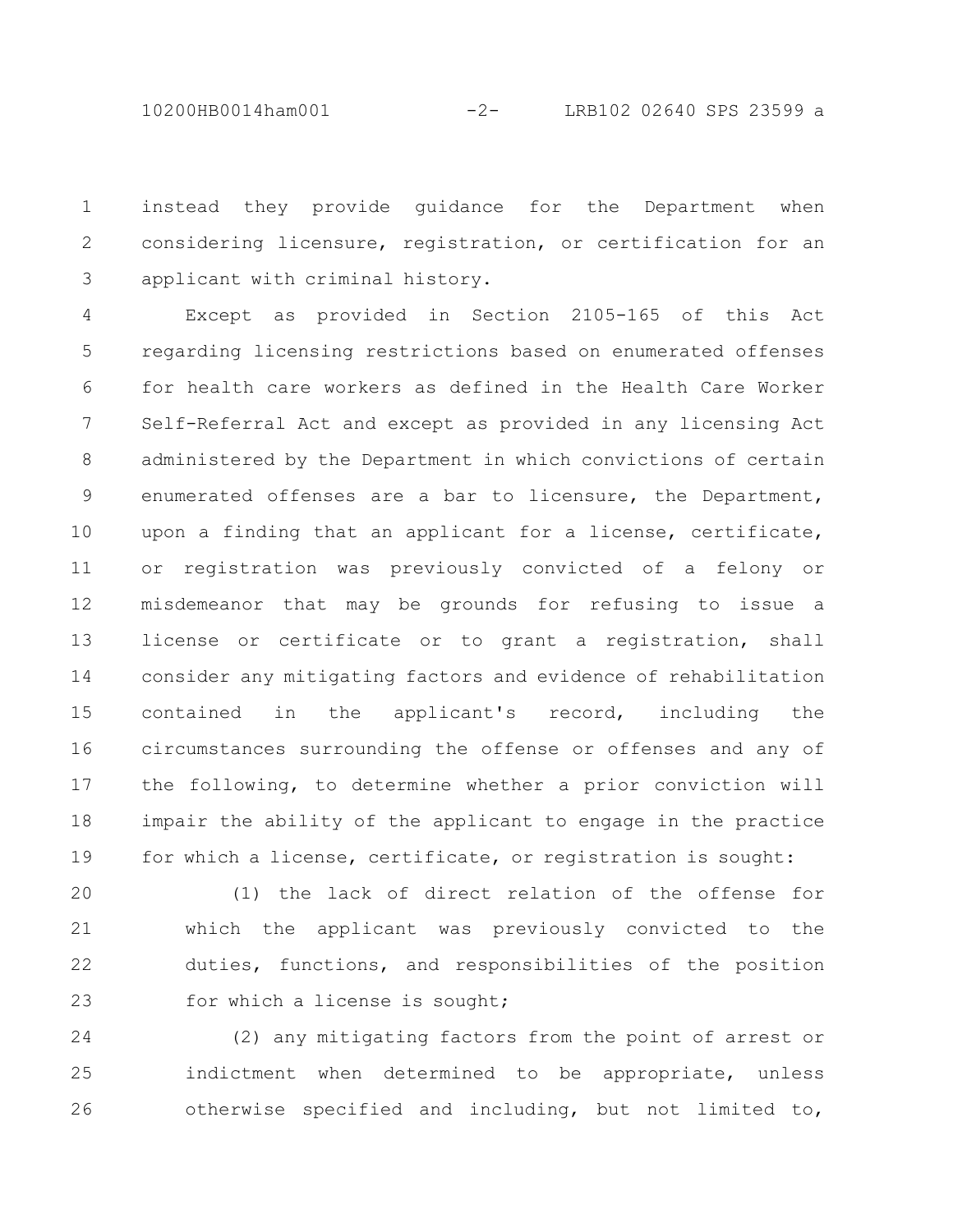10200HB0014ham001 -3- LRB102 02640 SPS 23599 a

whether 5 years since a felony conviction or 3 years since release from confinement for the conviction, whichever is later, have passed without a subsequent conviction;

1

2

3

(3) if the applicant was previously licensed or employed in this State or other states or jurisdictions, the lack of prior misconduct arising from or related to the licensed position or position of employment; 4 5 6 7

(4) the age of the person at the time of the criminal offense; 8 9

(4.5) if, due to the applicant's criminal conviction history, the applicant would be explicitly prohibited by federal rules or regulations from working in the position for which a license is sought; 10 11 12 13

(5) successful completion of sentence and, for applicants serving a term of parole or probation, a progress report provided by the applicant's probation or parole officer that documents the applicant's compliance with conditions of supervision; 14 15 16 17 18

(6) evidence of the applicant's present fitness and professional character; 19 20

(7) evidence of rehabilitation or rehabilitative effort during or after incarceration, or during or after a term of supervision, including, but not limited to, a certificate of good conduct under Section 5-5.5-25 of the Unified Code of Corrections or certificate of relief from disabilities under Section 5-5.5-10 of the Unified Code of 21 22 23 24 25 26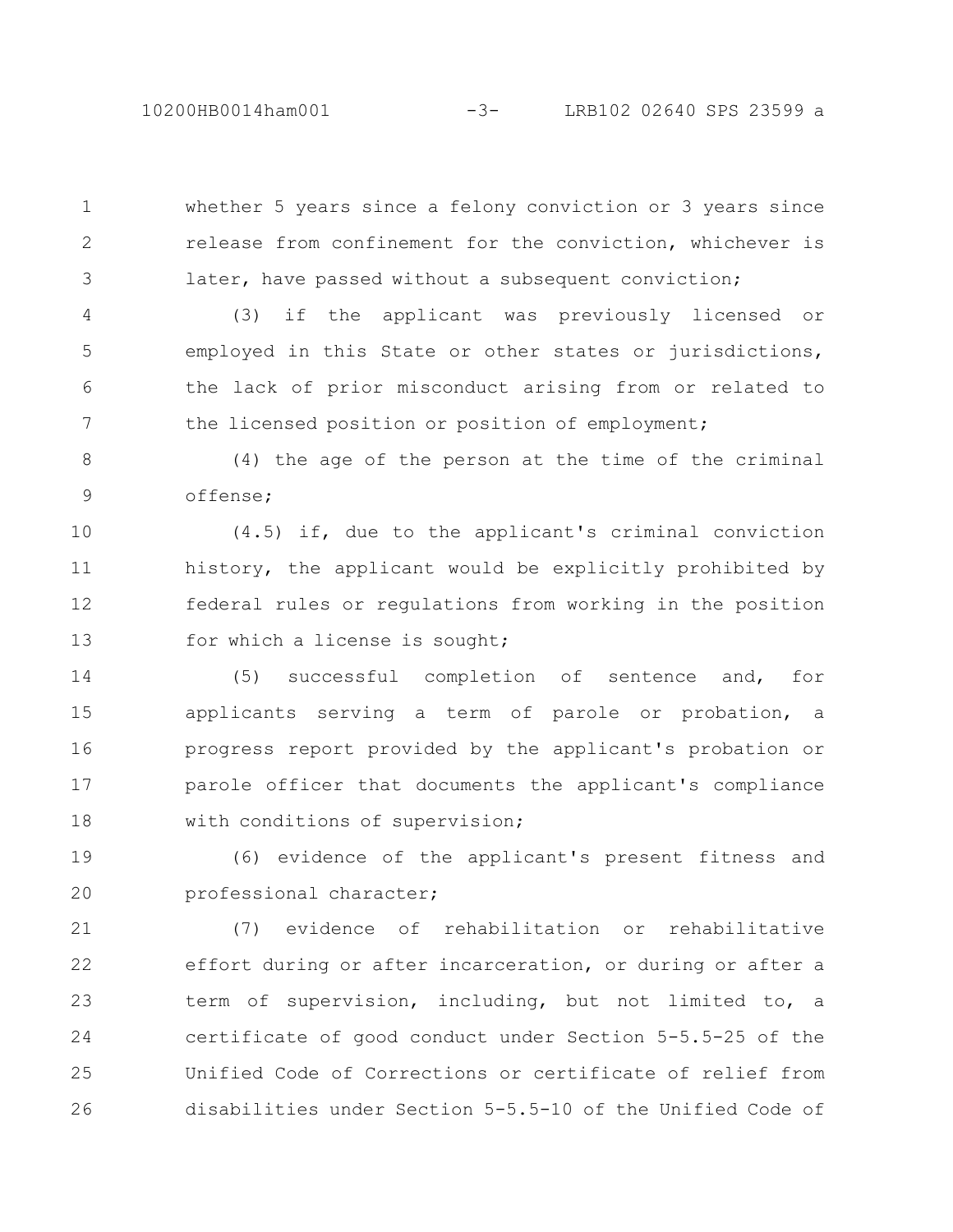Corrections; and

(8) any other mitigating factors that contribute to the person's potential and current ability to perform the job duties. 2 3 4

(b) If the Department refuses to issue a license or certificate or grant registration to an applicant based upon a conviction or convictions, in whole or in part, the Department shall notify the applicant of the denial in writing with the following included in the notice of denial: 5 6 7 8 9

(1) a statement about the decision to refuse to grant a license, certificate, or registration, including an explanation of how the conviction directly relates to and would prevent the person from effectively engaging in the position for which a license, registration, or certificate is sought; 10 11 12 13 14 15

(2) a list of convictions that the Department determined will impair the applicant's ability to engage in the position for which a license, registration, or certificate is sought; 16 17 18 19

(3) a list of convictions that formed the sole or partial basis for the refusal to issue a license or certificate or grant registration; and 20 21 22

(4) a summary of the appeal process or the earliest the applicant may reapply for a license, certificate, or registration, whichever is applicable. 23 24 25

(c) The Department shall post on its website a list of all 26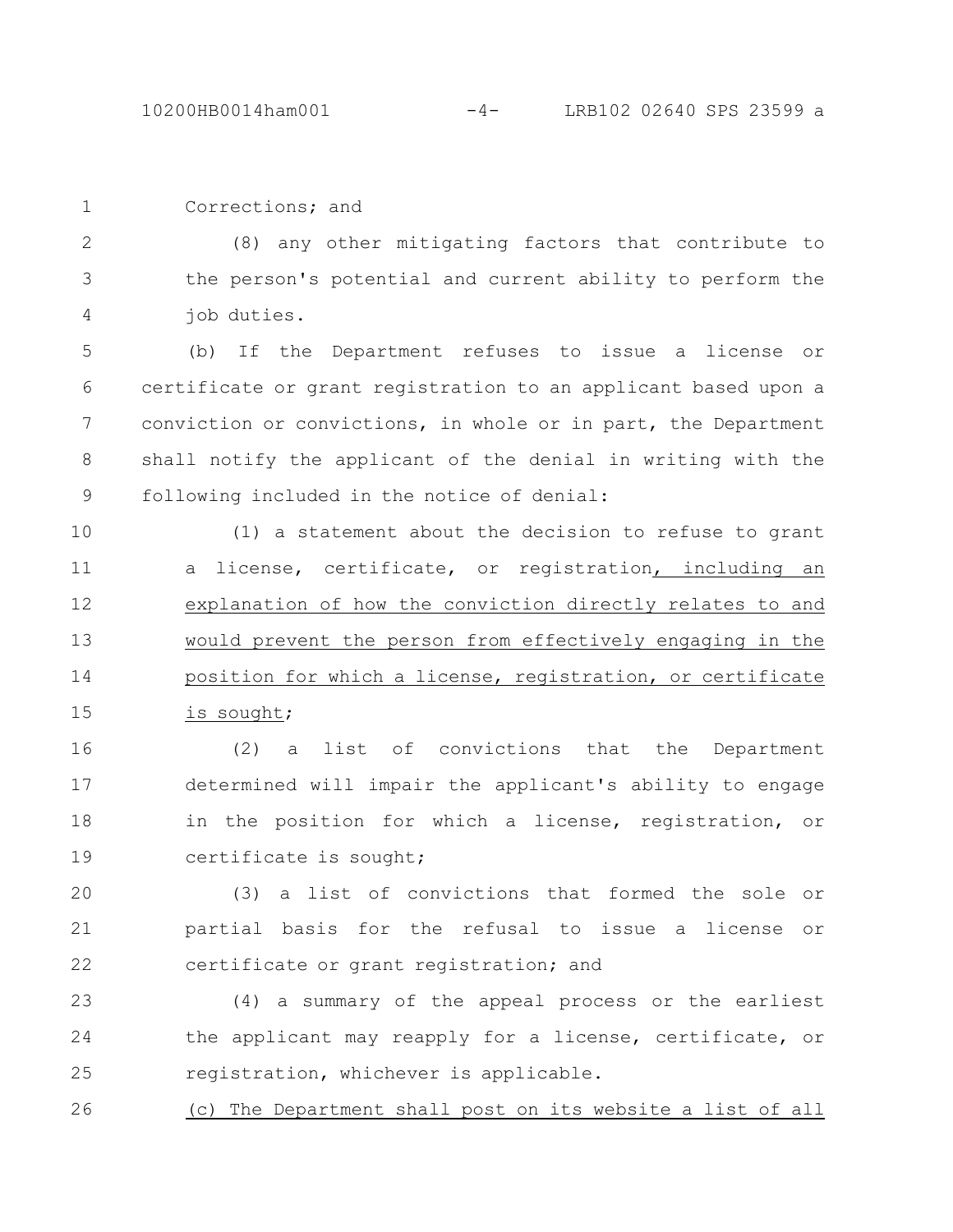10200HB0014ham001 -5- LRB102 02640 SPS 23599 a

State licensing restrictions that would prohibit an applicant from working in a position for which a license is sought. (Source: P.A. 100-286, eff. 1-1-18; 101-388, eff. 1-1-20.) (20 ILCS 2105/2105-205) (was 20 ILCS 2105/60.3) Sec. 2105-205. Publication of disciplinary actions; annual report. (a) The Department shall publish on its website, at least monthly, final disciplinary actions taken by the Department against a licensee or applicant pursuant to any licensing Act administered by the Department. The specific disciplinary action and the name of the applicant or licensee shall be listed. 1 2 3 4 5 6 7 8 9 10 11 12

(b) No later than May 1 of each year, the Department must prepare, publicly announce, and publish a report of summary statistical information relating to new license, certification, or registration applications during the preceding calendar year. Each report shall show at minimum: 13 14 15 16 17

(1) the number of applicants for each new license, certificate, or registration administered by the Department in the previous calendar year; 18 19 20

(2) the number of applicants for a new license, certificate, or registration within the previous calendar year who had any criminal conviction; 21 22 23

(3) the number of applicants for a new license, certificate, or registration in the previous calendar year 24 25